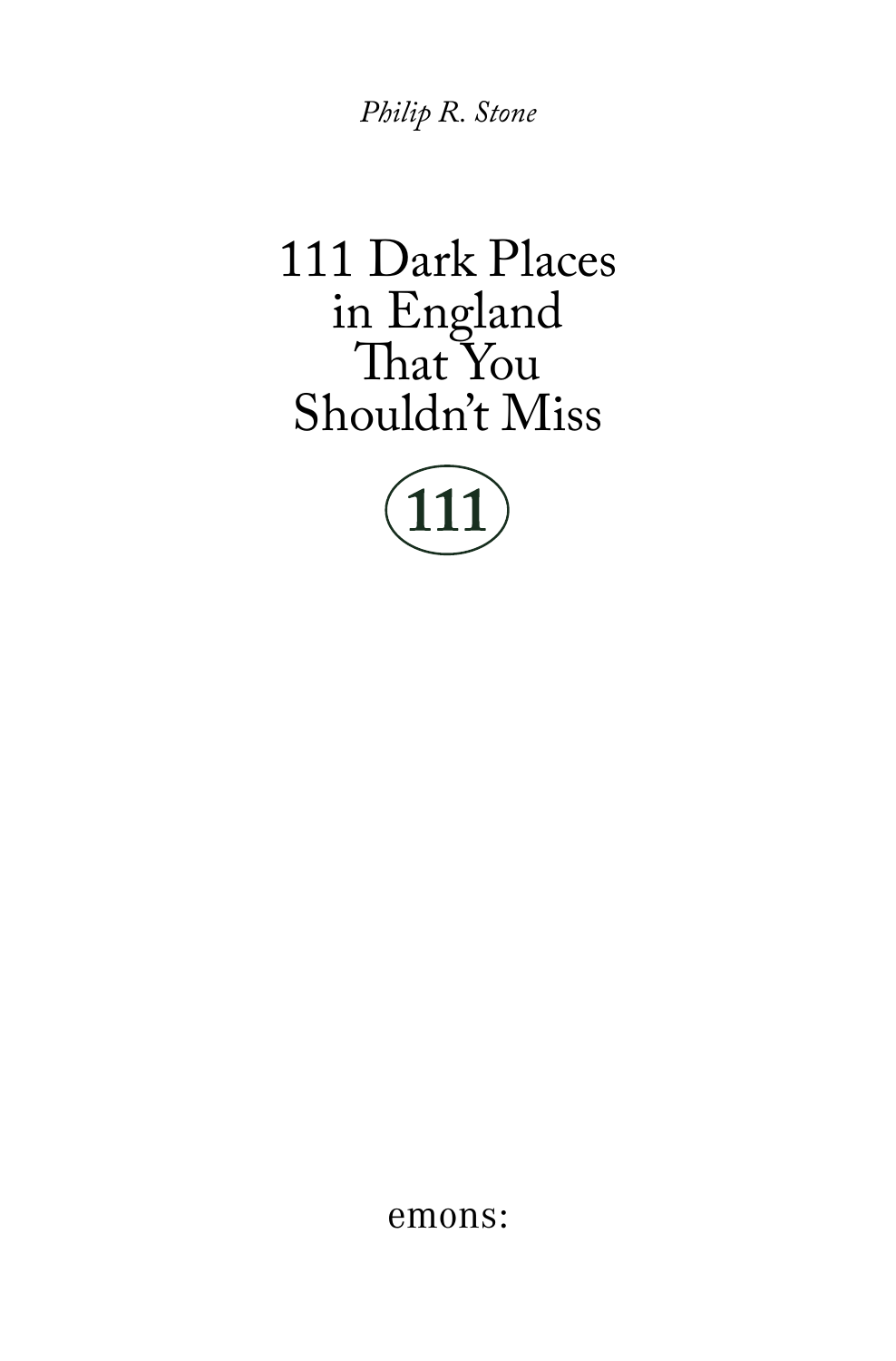For my Rachael Dorrian and our 'Paddington Bear' adventures.



© Emons Verlag GmbH All rights reserved © Photographs by Philip R. Stone, except see p. 236 – 238 © Cover icon: shutterstock.com/koya979; russ witherington Layout: Eva Kraskes, based on a design by Lübbeke | Naumann | Thoben Maps: altancicek.design, www.altancicek.de Basic cartographical information from Openstreetmap, © OpenStreetMap-Mitwirkende, OdbL Editing: Karen E. Seiger Printing and binding: Grafisches Centrum Cuno, Calbe Printed in Germany 2021 ISBN 978-3-7408-0900-3 First edition

*Did you enjoy this guidebook? Would you like to see more?* Join us in uncovering new places around the world on: www.111places.com

## Foreword

I have been writing about people visiting the dead for a long time. I first turned to the 'dark side' when a student of mine introduced me to 'dark tourism'. That is, the act of traveling to sites of death, disaster, or the seemingly macabre. The idea of tourists visiting places that portray heritage that hurts is filled with many dilemmas. Of course, people have long been drawn to sites of death and fatality. In ancient times, gladiatorial games were a leisure mainstay of the Roman Empire. During the medieval period, public executions of criminals were spectator events. And, in 19th century Europe, morgue tours to encounter corpses were a common travel itinerary.

As a social scientist, I am fascinated as to why particular deaths are remembered, by whom, and how our dead are (re)presented within the visitor economy. Sadly, the world is littered with sites of tragedy. Our mistakes and misfortunes are exposed by landscapes of adversity, accidents, and calamity. Visiting and remembering our dead is a cultural phenomenon – we attach importance to certain kinds of death and the dead. In turn, the dead can become significant to the living and warn us of our mortality. Yet, commemoration is challenged by politics of remembrance, commercialism, and conflict in memorialisation, as well as the ethics of interpretation. Dark tourism is further challenged by consumer behaviour and visitor experiences.

I wrote this book to provide an authoritative yet accessible guide into the dark places of England. Each of the 111 places in this book offers a provocative and emotive account of the site and its uniquely dark story. I wrote it for you to discover the sites, do additional research on its themes, and respect the difficult heritage of places of pain and shame. Ultimately, this inimitable guidebook permits you to sightsee in the mansions of the dead, while having deference to those deceased.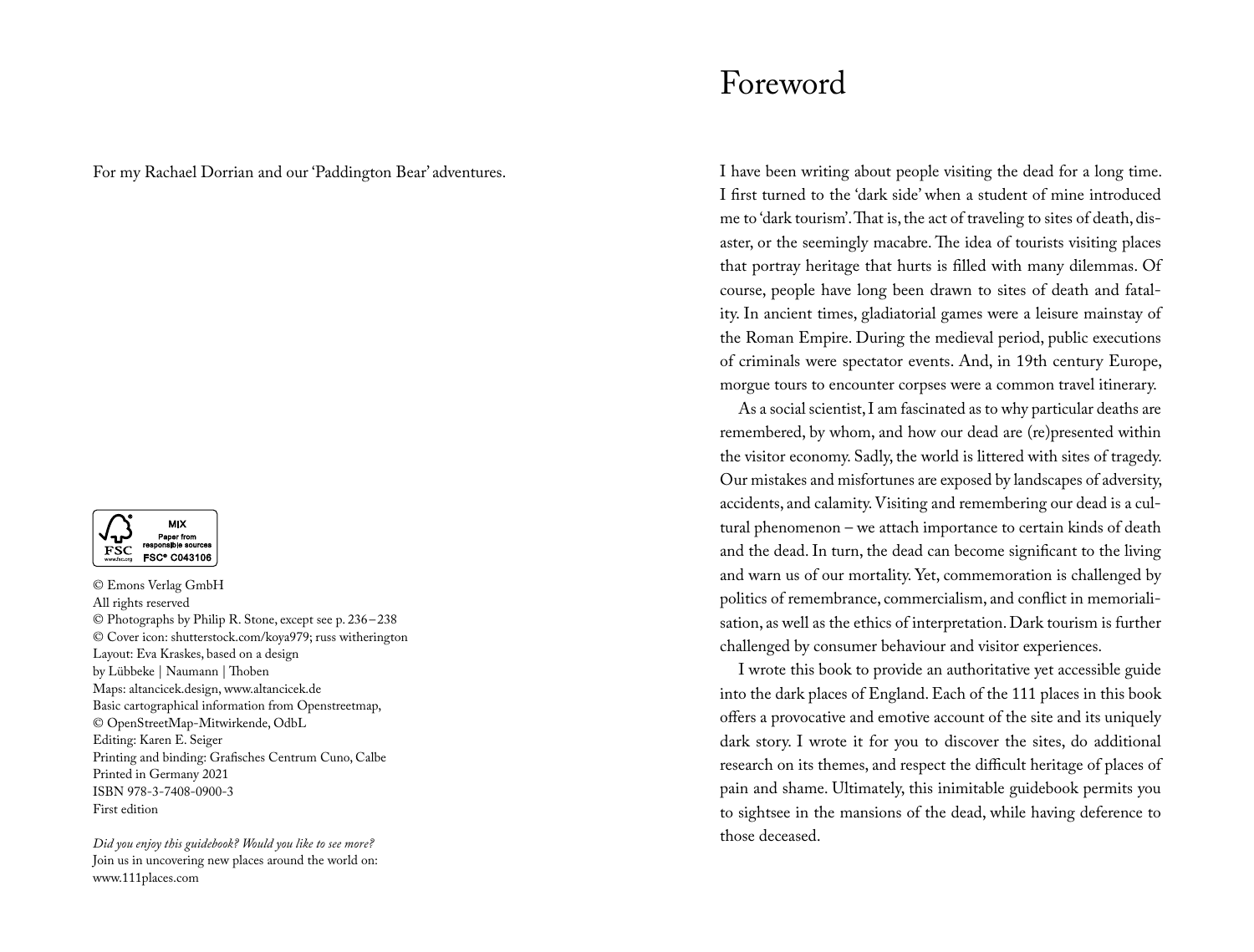## Exercise Tiger Memorial *The forgotten dead of friendly and enemy fire* **3**\_\_

'Exercise Tiger" was the codename of a training operation to prepare troops for D-Day and the liberation of Nazi-occupied Europe (see ch. 70). Supreme Commander of Allied Forces Dwight D. Eisenhower wanted drills for the invasion to be as realistic as possible, including the use of live ammunition. Slapton Sands in Devon was chosen as the exercise location because the beach closely resembled Utah Beach, a site of the Normandy landings. Over 3,000 local residents were told to leave six weeks before the exercise with no explanation. Then, on 27 April, 1944, as Exercise Tiger commenced, live artillery shells slaughtered over 400 American soldiers due to a timing blunder. Kept secret by authorities for decades and still not formally recognised by the US Government, the calamity was the worst case of friendly fire during World War II.

The shocking event became a double tragedy on 28 April, 1944, when nine German E-boats passing through Lyme Bay stumbled upon the exercises. They opened fire on the mock-invasion, killing 639 men. The harrowing scenes of corpses washing up onto the beach would be replicated on D-Day six weeks later at Normandy.

With over 1,000 soldiers slain, the irony is that Eisenhower achieved realism in his dress rehearsal attack. Survivors received no leave to recover from the trauma of Exercise Tiger. They were sworn to secrecy, under threat of court martial, and a media blackout followed so as not to compromise the impending landings of D-Day.

In 1984, the late Ken Small raised a sunken Sherman tank from local waters – a remnant of that fateful day in 1944. After much bureaucracy, Small 'purchased' the tank from the US government for \$50. He pursued the idea of a memorial to end 50 years of silence. The Sherman tank, with a plaque to commemorate Small's endeavours, now rests on a cobbled plinth and honours the sacrifices of those who died.



**Address** Exercise Tiger Memorial, Torcross, Devon, TQ7 2TQ, www.exercisetigermemorial.co.uk **| Getting there** By car, take A 379 to Torquay **| Hours**  Unrestricted **| Tip** Lynmouth Flood Memorial Hall is where a devastating flood in 1952 created conspiracy theories about secret RAF cloud-seeding experiments (Lynmouth Street, Lynmouth, Devon, www.visitlyntonandlynmouth.com).